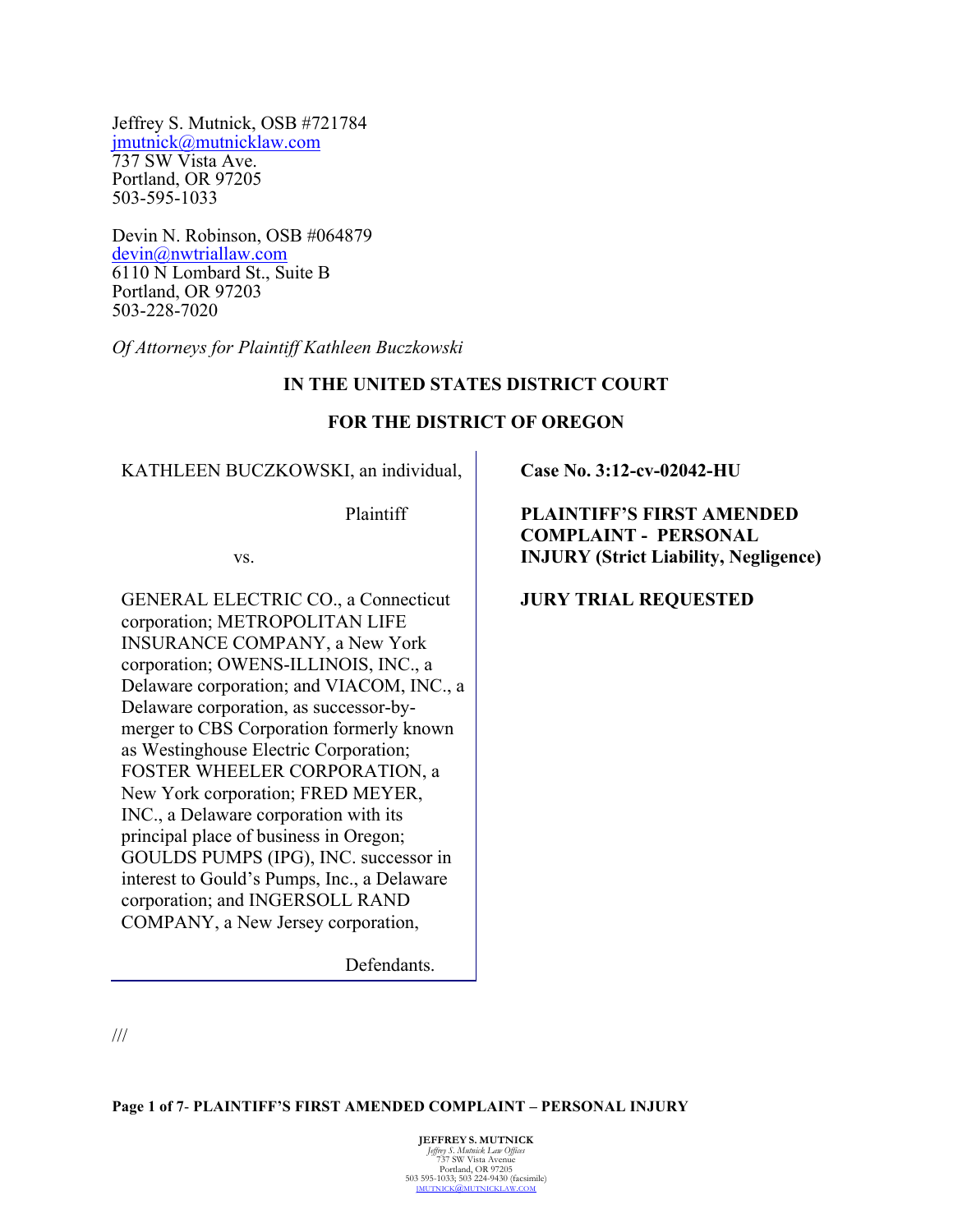### **PARTIES**

a) Plaintiff is an individual and a citizen of the State of Oregon.

b) Defendant General Electric Co. is a Connecticut corporation that was engaged in the manufacture, sale, and/or distribution of asbestos-containing products including, but not limited to, generators, turbines and associated gaskets, sealants and insulation.

c) Defendant Metropolitan Life Insurance Company is a New York corporation that engaged in the business of providing a variety of insurance products, including life insurance, casualty and liability insurance, and workers' compensation insurance to a variety of customers, including corporations engaged in the manufacture, distribution, and sale of asbestos and asbestoscontaining products. Beginning in approximately 1929 and continuing thereafter, Metropolitan Life Insurance Company, at the request of, and as part of its business service to, one or more of its insurance customers, conducted or commissioned studies and medical research, medical investigations, medical studies, and collection of medical and epidemiological data, concerning the disease producing capabilities of asbestos and asbestos-containing materials. In the 1930s and 1940s, Metropolitan Life directly transmitted and indirectly disseminated the results of such investigation and studies to a variety of individuals and industrial companies involved in asbestos-related industries, including one or more of the defendants named herein. These medical investigation studies and information included substantial evidence of the diseaseproducing capability of asbestos and asbestos-containing products. Metropolitan Life Insurance Company thereafter engaged in a continuous and consistent course of conduct suppressing, minimizing, understating and denying the evidence of disease causing properties of asbestos and asbestos-related material.

d) Defendant Owens-Illinois, Inc. is a Delaware corporation that engaged in the manufacture, sale, and distribution of asbestos-containing materials including insulation.

#### **Page 2 of 7**- **PLAINTIFF'S FIRST AMENDED COMPLAINT – PERSONAL INJURY**

**JEFFREY S. MUTNICK** *Jeffrey S. Mutnick Law Offices* 737 SW Vista Avenue Portland, OR 97205 503 595-1033; 503 224-9430 (facsimile) JMUTNICK@MUTNICKLAW.COM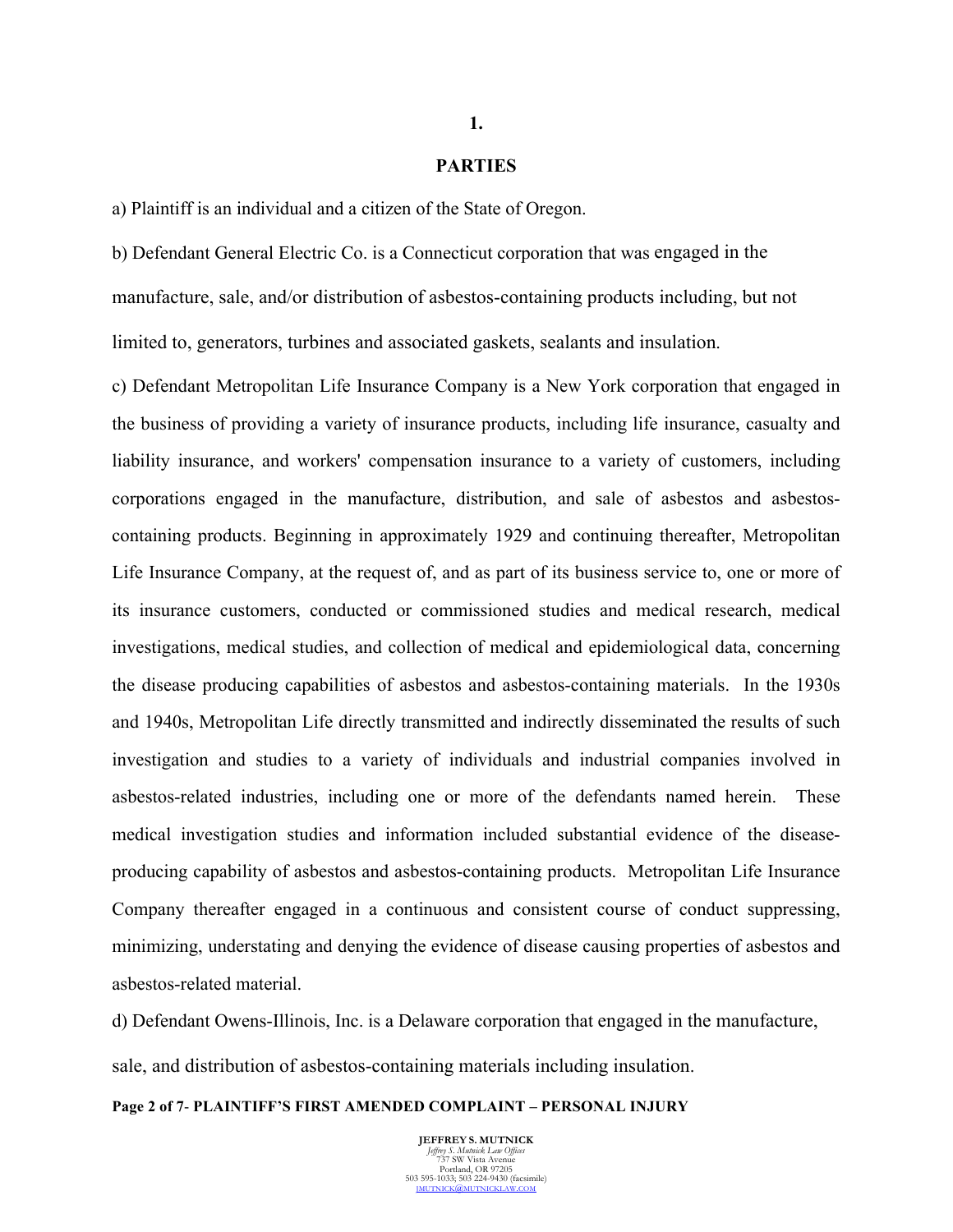e) Defendant Viacom, Inc is a successor-by-merger to CBS Corporation and formerly known as Westinghouse Electric Corporation, is a Delaware corporation that was engaged in the manufacture, sale, and/or distribution of asbestos-containing products including, but not limited to, generators, turbines and associated gaskets, sealants and insulation. f) Defendant Foster Wheeler Corporation is a New York corporation engaged in the manufacture, sale, and/or distribution of asbestos-containing products including, but not limited

to insulation, engines, gaskets, packing, turbines, and related component materials

g) Defendant Gould's Pumps (IPG), was and is a Delaware corporation engaged in the manufacture, sale, and/or distribution of asbestos-containing products including, but not limited to pumps and related sealing products.

h) Defendant Ingersoll-Rand was and is a New Jersey corporation engaged in the manufacture, sale, and/or distribution of asbestos-containing products including, but not limited to pumps, compressors, valves and related sealing products.

## **2.**

## **JURISDICTION**

This court has jurisdiction under 28 USC §1332 by diversity of citizenship in a matter seeking more than \$75,000.00 in damages.

# **3.**

## **VENUE**

This is a judicial district in which a substantial part of the events or omissions giving rise to the claim occurred and therefore venue is predicated upon 28 USC § 1391(b)(2). ///

# **Page 3 of 7**- **PLAINTIFF'S FIRST AMENDED COMPLAINT – PERSONAL INJURY**

**JEFFREY S. MUTNICK** *Jeffrey S. Mutnick Law Offices* 737 SW Vista Avenue Portland, OR 97205 503 595-1033; 503 224-9430 (facsimile) JMUTNICK@MUTNICKLAW.COM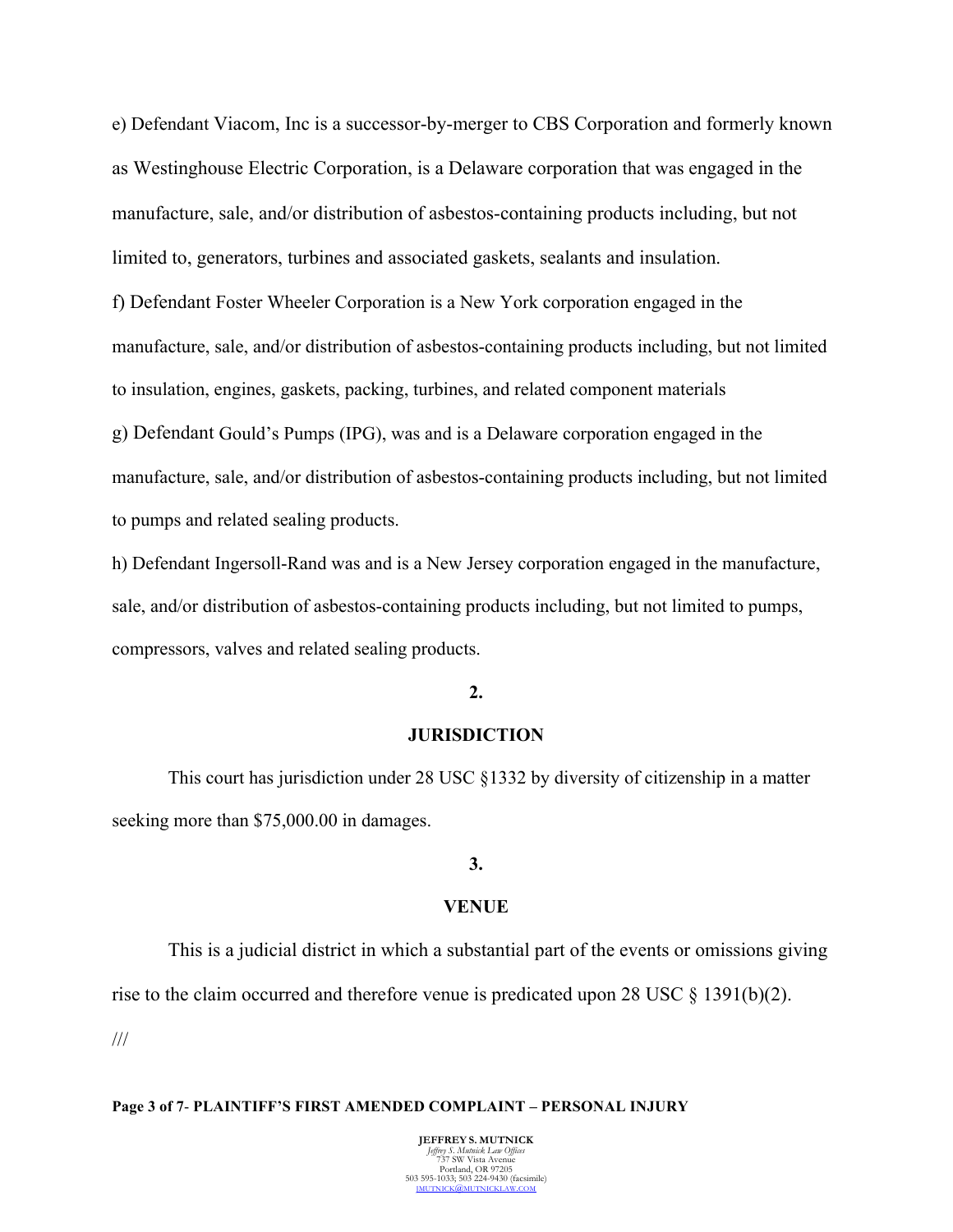### **FACTS**

Plaintiff's father worked in the shipbuilding and construction trades in Oregon, including in Multnomah County, during the 1940's. During this employment, Plaintiff's father worked with asbestos and asbestos-containing materials in the performance of his work, and worked with workers who handled, installed or fabricated asbestos-containing materials. During this time period, Plaintiff was a child who lived in the same household as her father. Plaintiff's father brought asbestos fibers into the home on his clothes and body, exposing Plaintiff to airborne asbestos fibers.

#### **5.**

At all material times, some of the Defendants regularly engaged in the business of manufacturing, marketing, selling, distributing, applying, installing, and/or rebranding asbestos-containing materials and products. Some of the defendants required the use of asbestos-containing materials for repair, maintenance and/or installation of their products at locations where the Plaintiff was present and/or where Plaintiff's father was present.

### **6.**

At all material times, the Defendants conducted regular, sustained and not isolated business activity in the State of Oregon.

**7.**

Defendants' asbestos-containing products and materials released respirable asbestos fibers capable of causing Mesothelioma if inhaled by individuals, including the Plaintiff. ///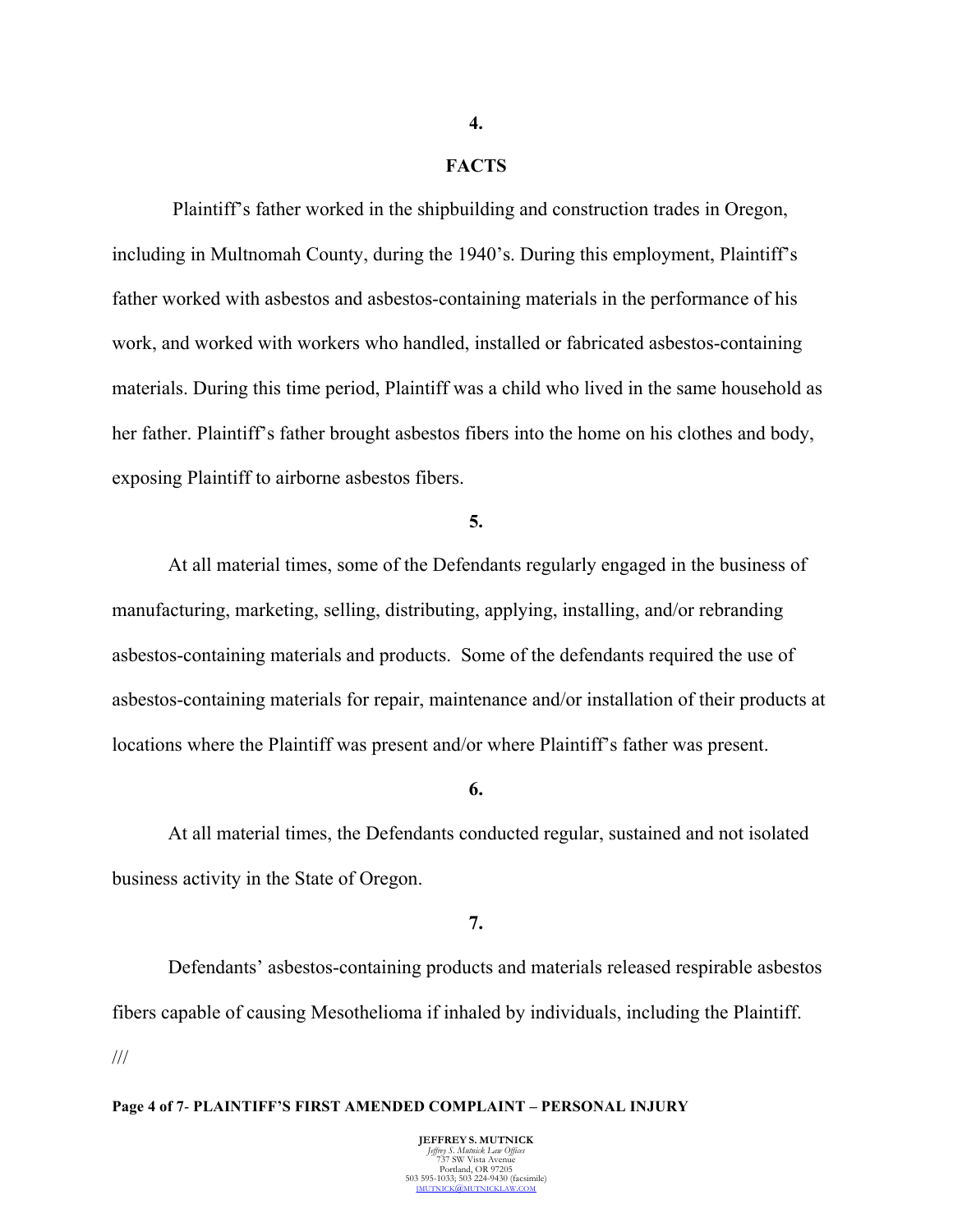Due to Plaintiff's exposure to Defendants' asbestos-containing products and materials, Plaintiff contracted Mesothelioma.

**9.**

Plaintiff was diagnosed with Mesothelioma within two years of the filing of this suit.

#### **10.**

#### **GENERAL DAMAGES**

As a result of the injuries set forth above, Plaintiff sustained general and/or

noneconomic damages in the amount of \$750.000.00.

### **11.**

## **MEDICAL BILLS**

Plaintiff has incurred, and will continue to incur, medical bills in an amount to be proved at trial.

## **12.**

# **FIRST CLAIM FOR RELIEF (Strict Liability)**

The asbestos or asbestos-containing products of the Defendant suppliers,

manufacturers or distributers were unreasonably dangerous and defective in that:

- (a) The Defendants did not provide sufficient warnings and/or instructions of the harm caused by exposure to the Defendants' asbestos-containing products;
- (b) The asbestos-containing products of the Defendants were capable of causing Mesothelioma if inhaled by individuals, including the Plaintiff.
- ///

#### **Page 5 of 7**- **PLAINTIFF'S FIRST AMENDED COMPLAINT – PERSONAL INJURY**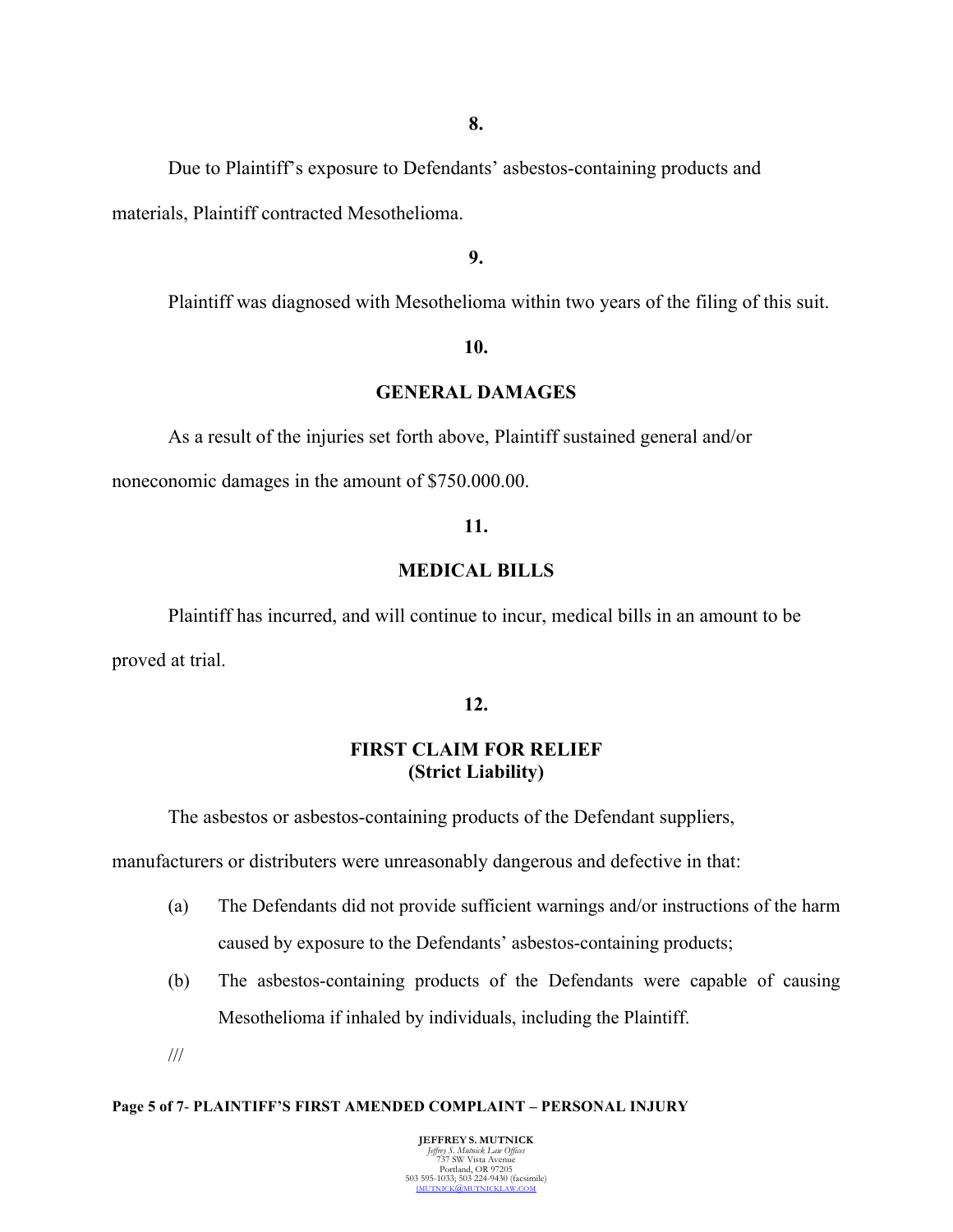# **SECOND CLAIM FOR RELIEF (Negligence)**

Defendants were negligent generally and in one or more of the following particulars:

- (a) The Defendants did not provide sufficient warnings and/or instructions of the harm caused by exposure to the Defendant's asbestos-containing products when the Defendants, prior to the period of the Plaintiff's exposure to asbestos and asbestoscontaining products, possessed information concerning the adverse effects and disease-producing capabilities of those products;
- (b) The Defendants failed to withdraw asbestos-containing products from the market prior to the Plaintiff's exposure, when the Defendants possessed information concerning the adverse effects and disease-producing capabilities of those products;
- (c) The Defendants failed to determine the level of airborne asbestos fibers emitted by their products when the products were being used by the end user;
- (d) The Defendants failed to conduct tests to determine the amount of asbestos to which the Plaintiff, or similarly situated workers, would be exposed, when engaging in the use of the products; and
- (e) The Defendants failed to warn individual workers, including the Plaintiff, regarding the hazards associated with the use of the product.

#### **14.**

## **DEMAND FOR JURY TRIAL**

Plaintiff requests a trial by jury.

///

///

#### **Page 6 of 7**- **PLAINTIFF'S FIRST AMENDED COMPLAINT – PERSONAL INJURY**